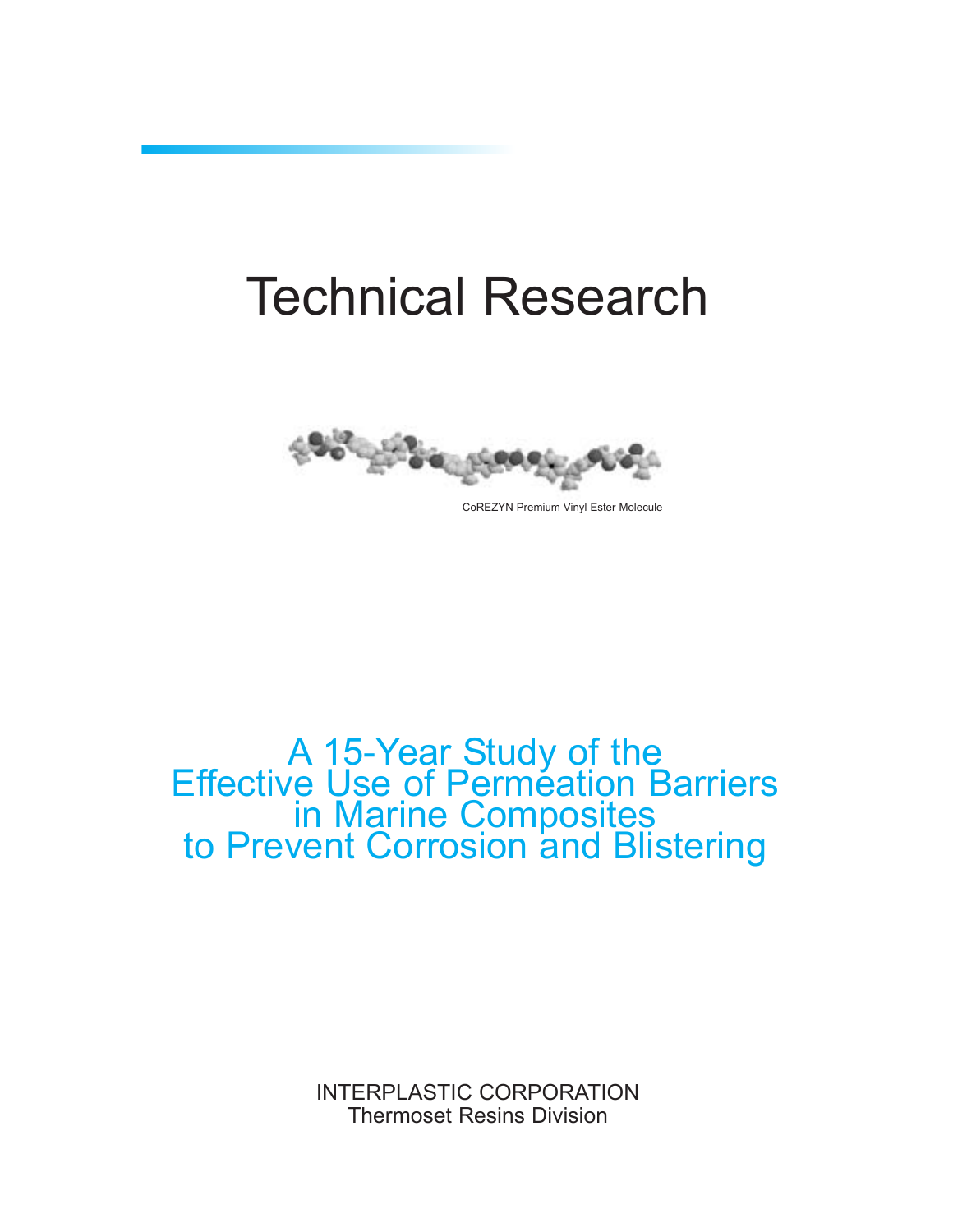#### ABSTRACT

Accelerated blister testing at elevated temperatures has been used for many years as a tool to assess the performance of gel coats and resins in marine and swimming pool applications. However, the use of the accelerated testing has been questioned over the years since the actual application is under ambient conditions. The accelerated testing exposes the resins and gel coats to a combination of heat and water. This combination may cause premature failure due to heat and not the water. This work sets out to compare long-term ambient exposure to short-term elevated temperature exposure.

The immersion study that began in 1986 on gel-coated panels and castings at ambient temperatures continued for 15 years. This paper presents the data collected on the various composites over this 15-year period with an emphasis on the comparison of ambient temperature testing to the accelerated testing.

The second part of this presentation looks at ASTM D 570 water absorption studies on clear castings at ambient and elevated temperatures accomplished side-by-side with the gel-coated panel study.

#### INTRODUCTION

Marine and swimming pool manufacturers have used elevated temperature testing 1,2,3,4 as a tool to screen the blister performance of gel coats and resins for many years. Results from the elevated temperature testing have been questioned over the years since the actual application is at ambient conditions, not hot water exposure. One of the main arguments made against elevated temperature testing was that it was being run above the resin's heat distortion or glass transition temperature. The elevated temperature was thought to either weaken the resin or change the water transfer mechanism in the composite, causing it to blister prematurely.

Interplastic Corporation presented a study in 19875 that used a unique construction of gel-coated panels, as well as resin castings in blister resistant tests. The results pioneered the use of vinyl ester resins as a corrosion or blister barrier in the marine and

swimming pool composite markets. This study compared the performance of panels at 200°F (93°C), 150°F (65°C) and at ambient temperature exposures for a period of over 200 days.

That work was the springboard for using vinyl ester resins and vinyl ester-polyester blends in the marine, swimming pool and spa composites manufacturing industries. Blistering went from a major warranty issue to a minor, or even a non-existent one, for the companies that incorporated vinyl ester or vinyl esterpolyester blends in their composites. When their composite has been properly constructed, many of these boat manufacturers have gone more than ten years, and some more than 15 years, without a warranty claim because of blistering.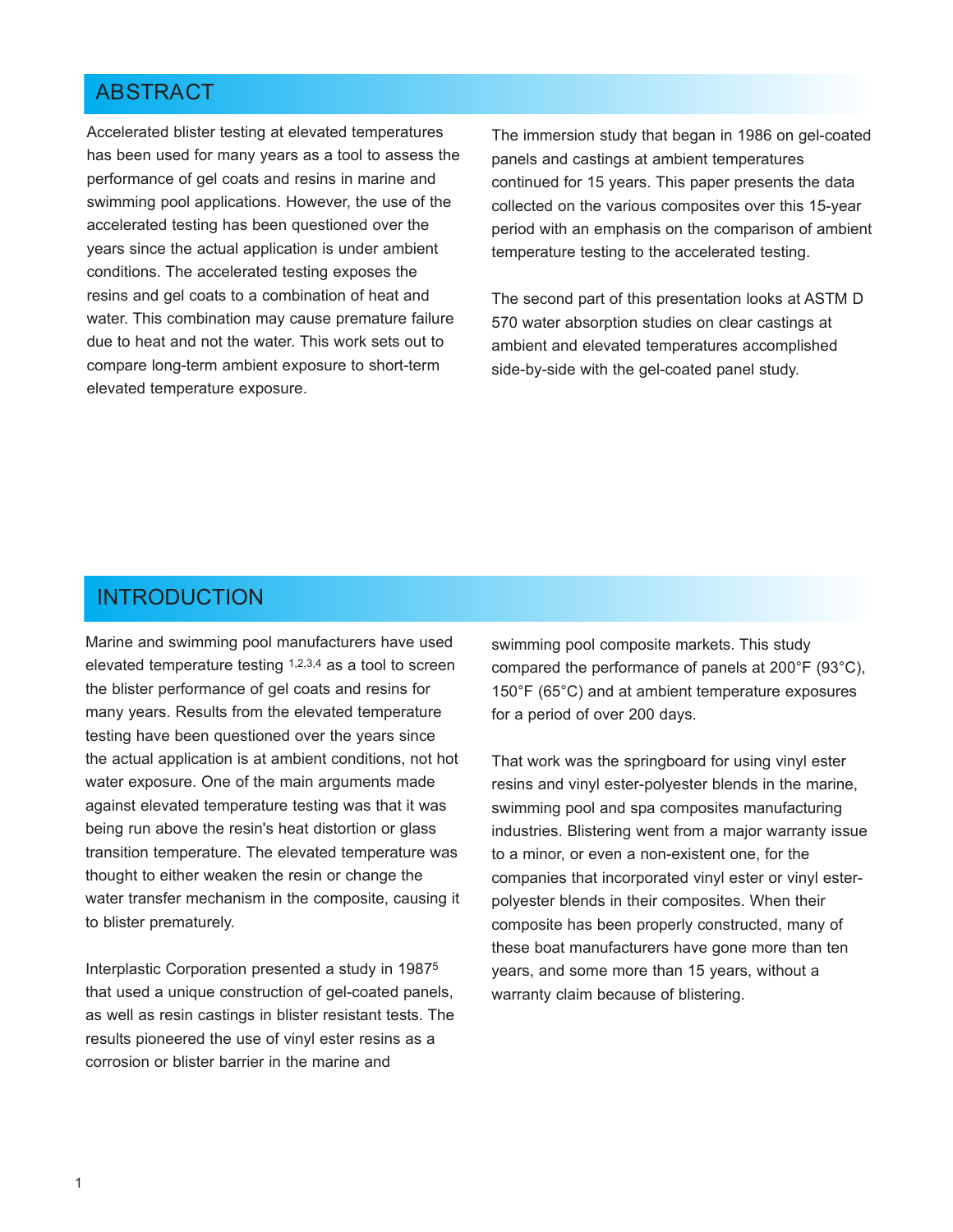#### EXPERIMENTAL

Three resins were used in the study. The CoREZYN<sup>®</sup> CORVE8117 thixotropic vinyl ester resin, commonly used in marine composite applications, and hereafter referred to as the vinyl ester. A two-stage isophthalic resin, designed for corrosion applications was selected and an orthophthalic resin that was typically being used in the marine market at the time. Their physical properties are listed in Table 1.

each constructed with fiberglass and resin at a 1:2 ratio. Each of the resins was catalyzed with 1.5% of 9% active oxygen MEKP containing a high dimer content. Each gel-coated plate was laminated with four plies of  $\frac{3}{4}$ -ounce (230 gram/m<sup>2</sup>) chopped strand fiberglass mat. The panels were pressed together before they gelled taking care to minimize the entrapped air.

| <b>Table 1: Structural Properties of Resins</b> |             |              |               |             |                    |  |
|-------------------------------------------------|-------------|--------------|---------------|-------------|--------------------|--|
|                                                 | <b>ASTM</b> | <b>Units</b> | Orthophthalic | Isophthalic | <b>Vinyl Ester</b> |  |
| <b>Flexural Strength</b>                        | D 790       | psi          | 16,300        | 18,500      | 16,900             |  |
|                                                 |             | MPa          | 112.4         | 127.6       | 116.6              |  |
| <b>Flexural Modulus</b>                         | D 790       | psi          | 545,000       | 518,000     | 438,000            |  |
|                                                 |             | <b>MPa</b>   | 3,760         | 3.570       | 3,020              |  |
| <b>Tensile Strength</b>                         | D 638       | psi          | 8,600         | 10,300      | 11,500             |  |
|                                                 |             | <b>MPa</b>   | 59.3          | 71.0        | 79.3               |  |
| <b>Tensile Modulus</b>                          | D 638       | psi          | 632,000       | 565,000     | 446,000            |  |
|                                                 |             | <b>MPa</b>   | 4,360         | 3,900       | 3,080              |  |
| <b>Tensile Elongation</b>                       | D 638       | $\%$         | 1.5           | 2.0         | 6.0                |  |
| Heat Distortion                                 | D 648       | $\degree$ F  | 163           | 188         | 222                |  |
|                                                 |             | $^{\circ}C$  | 73            | 87          | 106                |  |
| <b>Glass Transition</b>                         |             | $\mathsf{P}$ | 145           | 201         | 232                |  |
|                                                 |             | $^{\circ}C$  | 63            | 94          | 111                |  |
| Cured 1/8 inch (3.25mm) thick clear casting.    |             |              |               |             |                    |  |

#### CASTING CONSTRUCTION

The three resins were catalyzed with 1% of 9% active oxygen MEKP, and then poured between two pieces of glass with a 1/8-inch-thick (0.32 mm) spacer to produce the castings. The castings were allowed to cure for 16 hours at ambient temperatures and then post-cured at 250°F (121°C) for two hours.

#### GEL-COATED PANEL CONSTRUCTION

Two panels were gel-coated on both sides. A premium, NPG<sup>®</sup>-isophthalic white gel coat was catalyzed with 2% of 9% active oxygen MEKP (Methyl Ethyl Ketone Peroxide), then drawn down to 20 mils thick by eight inches wide, on two plates of glass, and cured for two hours.

The next step was making the laminates, which were

#### **SKIN-COATED LAMINATE CONSTRUCTION**

The set of panels we constructed with a vinyl ester skin coat had an additional step.

The glass plates were first gel-coated and then cured for two hours. To construct the laminate, the vinyl ester was catalyzed with 1.75% by weight of 9% active oxygen MEKP containing a high dimer content. Then, two plies of  $\frac{3}{4}$ -ounce (230 gram/m<sup>2</sup>) chopped strand fiberglass mat and the vinyl ester resin, at a 1:2 ratio; approximately 30 mils thick (0.76 mm) were put down. The vinyl ester laminate was allowed to cure until it reached a measured hardness of 5-20 using a Barber Coleman 934-1 impresser gauge.

The center reinforcing laminate was built of orthophthalic resin catalyzed with 1% of 9% active oxygen MEKP. This was followed by two plies of ¾-ounce chopped strand fiberglass mat and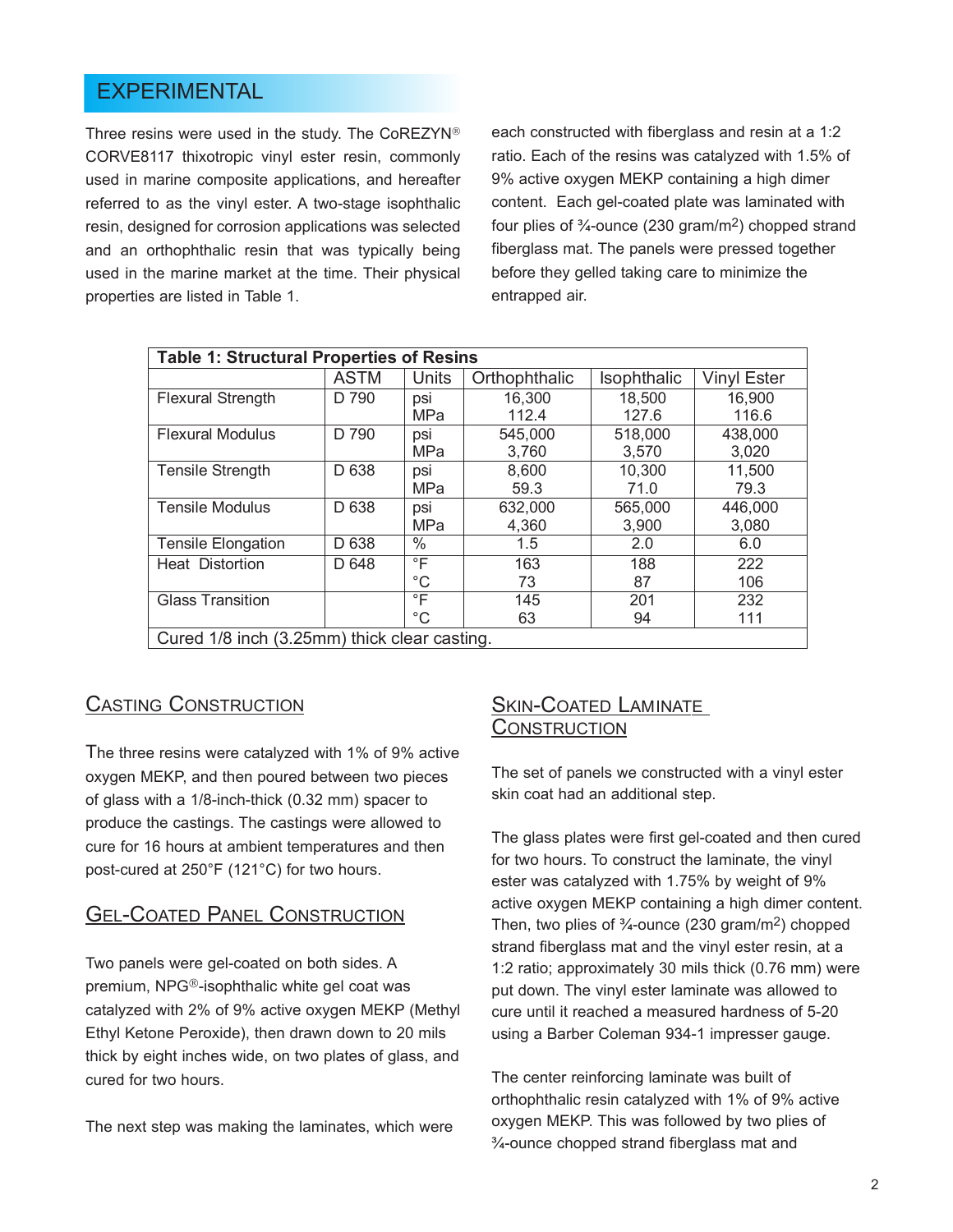orthophthalic resin at a 1:2 ratio. It was laid up on the vinyl ester skin coat and then the two panels were compressed before they gelled, taking care to minimize entrapped air.

#### NON-GEL-COATED, NON-SKIN COATED PANELS

The set of panels constructed with an orthophthalic resin and no gel coat were also made directly on the glass plates. The laminate was made with chopped strand fiberglass and resin, at a 1:2 ratio. After the glass plate was prepared, it was laminated with four plies of ¾-ounce (230 gram/m2) chopped strand fiberglass mat. The panels were pressed together before they gelled, taking care to minimize entrapped air.

#### FINISHING TECHNIQUE

All of these panels were allowed to cure for 16 hours at ambient temperatures. Then they were cut into 5.5 inch (14 cm) square panels and their edges were coated with a thin layer of vinyl ester to seal them and eliminate the possibility of water wicking into the laminate while immersed. These edge-coated panels were allowed to cure for 16 hours and then postcured at 250°F (121°C) for two hours.

#### TEST CONDITIONS

All the panels were totally immersed in a container filled with tap water. The panels were spaced to allow the water to move freely between their surfaces.

A modified version of ASTM D 570 was used for the absorption study. The weight gains of the standard composite specimens at ambient temperatures were recorded periodically over a 15-year period. Weight gains at the elevated temperatures were recorded over 200 days.

For the elevated temperature immersion testing, the containers were maintained at the specified temperatures of 150°F (65°C) and 200°F (93°C),  $[\pm 2^{\circ}$ F (+1 $^{\circ}$ C)], for the 200-day test period.

The ambient temperature immersion test was as "real world" as possible with the test temperatures ranging

as high as 90°F (32.2°C) in the summer months, to 50°F (10°C) during the winter. The typical temperature range for a majority of the 15-year test was 65-80°F (18-27°C).

When the coupons were removed from the water at inspection times, they were patted dry with an absorbent cloth and allowed to cool to room temperature. Once they reached room temperature and allowed to adjust to ambient conditions, each specimen was weighed and then re-immersed in its appropriate container. At various intervals, one of the coupons from each set was removed and tested for a variety of properties such as wet physical properties, weight loss after drying, dry physical properties and glass transition temperature.

# RESULTS AND DISCUSSION

#### HEAT DISTORTION, GLASS TRANSITION AND BLISTER FORMATION

The heat distortion and glass transition temperatures for these products are listed in Table 1.

The ambient testing was below the heat distortion and glass transition temperatures of all three resins. This eliminated the concerns that exceeding these temperatures does not represent actual use conditions.

The elevated temperature (200°F/93°C) and (150°F/65°C) and the ambient temperature testing were below the heat distortion and glass transition temperatures of the vinyl ester.

The elevated temperature testing and ambient temperature testing were below the glass transition temperature of the isophthalic resin but the test conducted at 200°F (93°C) was above its heat distortion temperature.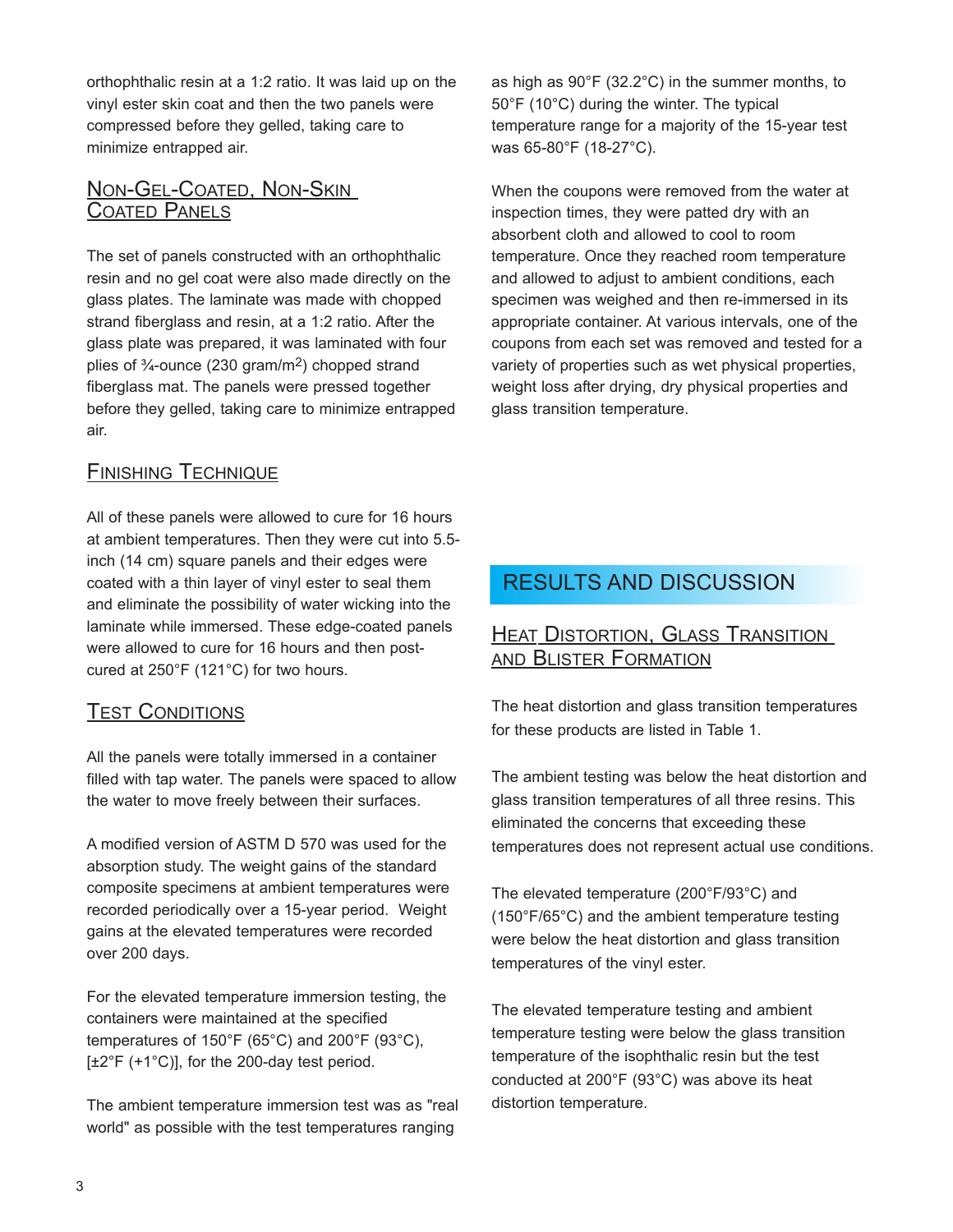The heat distortion and glass transition temperatures of the orthophthalic resin were below the 200°F (93°C) and 150°F (65°C) testing. If the concerns about testing above the heat distortion and/or glass transition were true, the orthophthalic resin would have had different results relative to that of the vinyl ester and isophthalic resins at the two elevated temperatures. This is not what we observed.

Table 2 shows the time it took for blisters to form for each of the gel-coated composites, at each of the temperatures.

The orthophthalic coat blistered the fastest at all three temperatures; the isophthalic composite followed.

**The vinyl ester was the last to blister at 200°F (93°C), and it did not show any signs of blistering at 150°F (65°C) or at ambient conditions**.



*The vinyl ester panel at 15 years.*

**Another interesting finding was that at all three temperatures, the orthophthalic laminate constructed with a vinyl ester skin coat had very similar time-to-blister formation results as the 100% vinyl ester panel.**

| Table 2: Time For Blisters to Form in the Gel Coat at Various Temperatures. |                 |                 |                    |  |
|-----------------------------------------------------------------------------|-----------------|-----------------|--------------------|--|
| <b>Test Temperature</b>                                                     | $200^{\circ}F$  | $150^{\circ}$ F | $60-90$ °F         |  |
| Composite                                                                   | $(93^{\circ}C)$ | $(65^{\circ}C)$ | $(15-32^{\circ}C)$ |  |
| <b>Orthophthalic Laminate</b>                                               | $25-50$ hours   | 15 days         | $1.6 - 5$ years    |  |
| <b>Isophthalic Laminate</b>                                                 | 75-100 hours    | 21 days         | 5-10 years         |  |
| <b>CORVE8117 Laminate</b>                                                   | 175-200 hours   | $>300$ days     | $>15$ years        |  |
| <b>CORVE8117 Skin Coat Orthophthalic Laminate</b>                           | 250-300 hours   | $>300$ days     | $>15$ years        |  |

### WEIGHT INCREASES AT AMBIENT TEMPERATURES

| Table 3: Ambient Water Absorption of Laminates at Ambient Temperature                       |               |               |             |                    |                        |
|---------------------------------------------------------------------------------------------|---------------|---------------|-------------|--------------------|------------------------|
| Time                                                                                        | Orthophthalic | Orthophthalic | Isophthalic | <b>Vinyl Ester</b> | Vinyl Ester Skin Coat  |
| (days)                                                                                      | w/o Gel Coat  | Laminate      | Laminate    | Laminate           | Orthophthalic Laminate |
|                                                                                             | 0.03          | 0.03          | 0.05        | 0.11               | 0.05                   |
| $\overline{2}$                                                                              | 0.07          | 0.08          | 0.08        | 0.15               | 0.07                   |
| 3                                                                                           | 0.08          | 0.09          | 0.09        | 0.16               | 0.08                   |
| 4                                                                                           | 0.12          | 0.12          | 0.14        | 0.18               | 0.13                   |
| 14                                                                                          | 0.16          | 0.16          | 0.16        | 0.23               | 0.12                   |
| 21                                                                                          | 0.18          | 0.20          | 0.21        | 0.26               | 0.16                   |
| 35                                                                                          | 0.22          | 0.24          | 0.26        | 0.29               | 0.22                   |
| 49                                                                                          | 0.25          | 0.27          | 0.29        | 0.32               | 0.22                   |
| 70                                                                                          | 0.36          | 0.39          | NR.         | 0.40               | 0.22                   |
| 98                                                                                          | 0.38          | 0.40          | 0.50        | 0.39               | 0.42                   |
| 140                                                                                         | 0.44          | 0.48          | 0.50        | 0.46               | 0.43                   |
| 203                                                                                         | 0.57          | 0.58          | 0.59        | 0.53               | 0.52                   |
| 273                                                                                         | 0.65          | 0.70          | 0.65        | 0.57               | 0.59                   |
| 420                                                                                         | 0.67          | 0.68          | 0.67        | 0.59               | 0.65                   |
| 616                                                                                         | 0.79          | 0.76          | 0.68        | 0.58               | 0.74                   |
| 3640                                                                                        | 1.06          | 1.05          | 0.75        | 0.58               | 0.97                   |
| 5670                                                                                        | 1.29          | 1.19          | 0.78        | 0.52               | 1.10                   |
| Percent weight gain on gel-coated laminates and on orthophthalic laminate without gel coat. |               |               |             |                    |                        |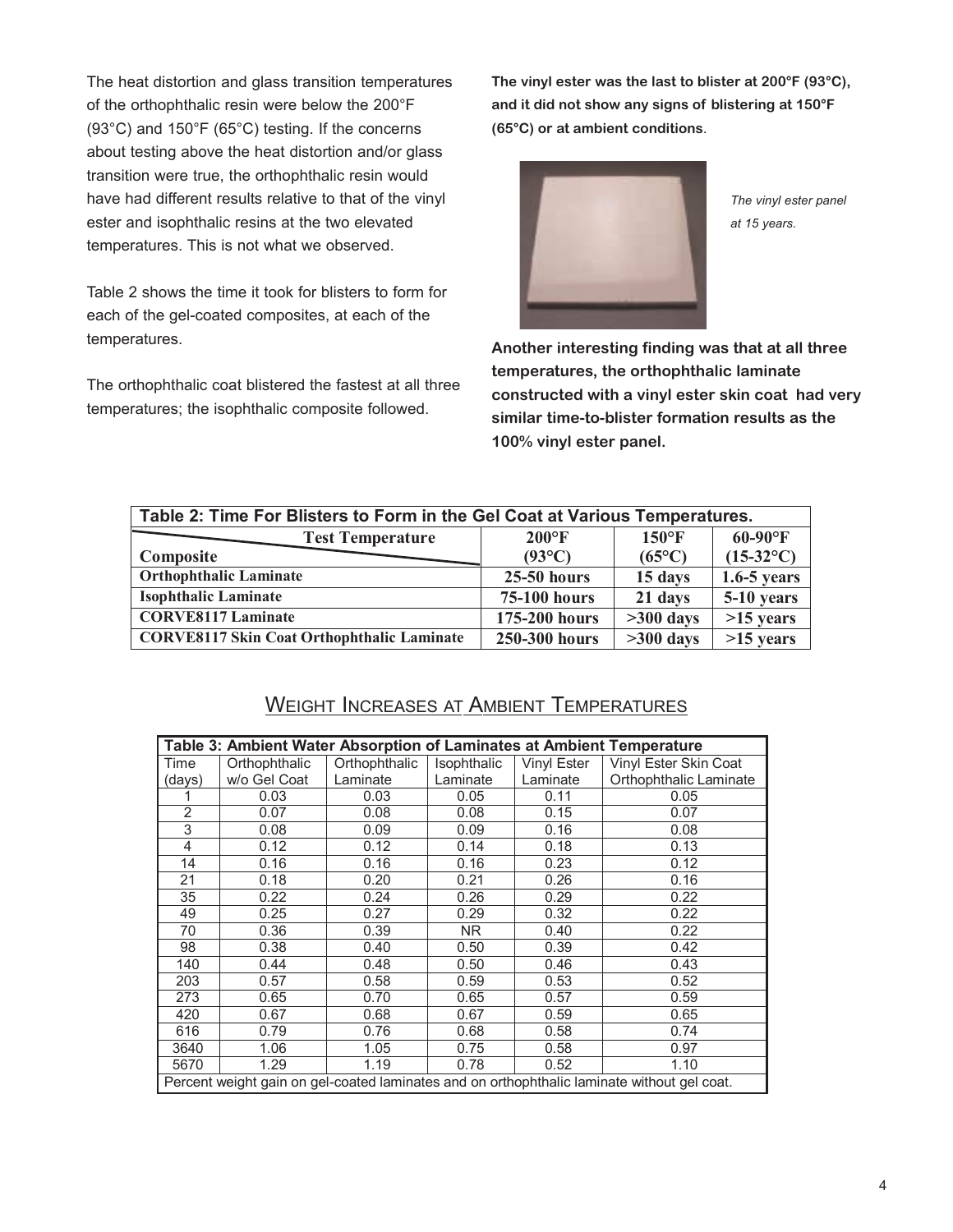The weight changes on the five sets of gel-coated panels tested at ambient temperatures were monitored for the 15-year test period. The data is compiled in Table 3 and illustrated in Figure 1. The graph is plotted on a semi-log form, with "Log of Time" on the X axis and "Percent Change" on the "Y" axis.

The isophthalic gel-coated, orthophthalic non-gelcoated, and orthophthalic gel-coated panels had similar absorption rates over the first 420 days. The curves show a slight inflection at 140 days, where the rate of weight started to increase for all three panels. The least square analysis of the initial 49 days of data is compiled in Table 4.



*The orthophthalic panel after 15 years.*

The orthophthalic non-gel-coated and orthophthalic gel-coated panels continued to gain weight over the 15-year test. Figure 1 shows these two composites virtually had identical weight change percentages over the 15-year test. Blisters formed on the orthophthalic gel-coated panel between 1.75 and 5 years.

| Table 4: Curve Fit Analysis of Ambient Temperature Gel-Coated Panels                 |              |           |                    |  |
|--------------------------------------------------------------------------------------|--------------|-----------|--------------------|--|
| <b>Composite</b>                                                                     | <b>Slope</b> | Intercept | <b>Correlation</b> |  |
| Orthophthalic no gel coat                                                            | 0.127        | $-0.158$  | 0.951              |  |
| Orthophthalic laminate                                                               | 0.137        | $-0.171$  | 0.948              |  |
| Isophthalic laminate                                                                 | 0.142        | $-0.171$  | 0.945              |  |
| CORVE8117 laminate                                                                   | 0.117        | $-0.0634$ | 0.937              |  |
| CORVE8117 skin coat Orthophthalic                                                    | 0.111        | $-0.120$  | 0.909              |  |
| laminate                                                                             |              |           |                    |  |
| A semi-log least square regression analysis of the water absorption data on the      |              |           |                    |  |
| initial 49 days of exposure. All the panels had gel coat on two sides except for the |              |           |                    |  |
| orthophthalic panel noted above.                                                     |              |           |                    |  |



Figure 1: Weight Gain of Gel-Coated Panels Immersed in Ambient Water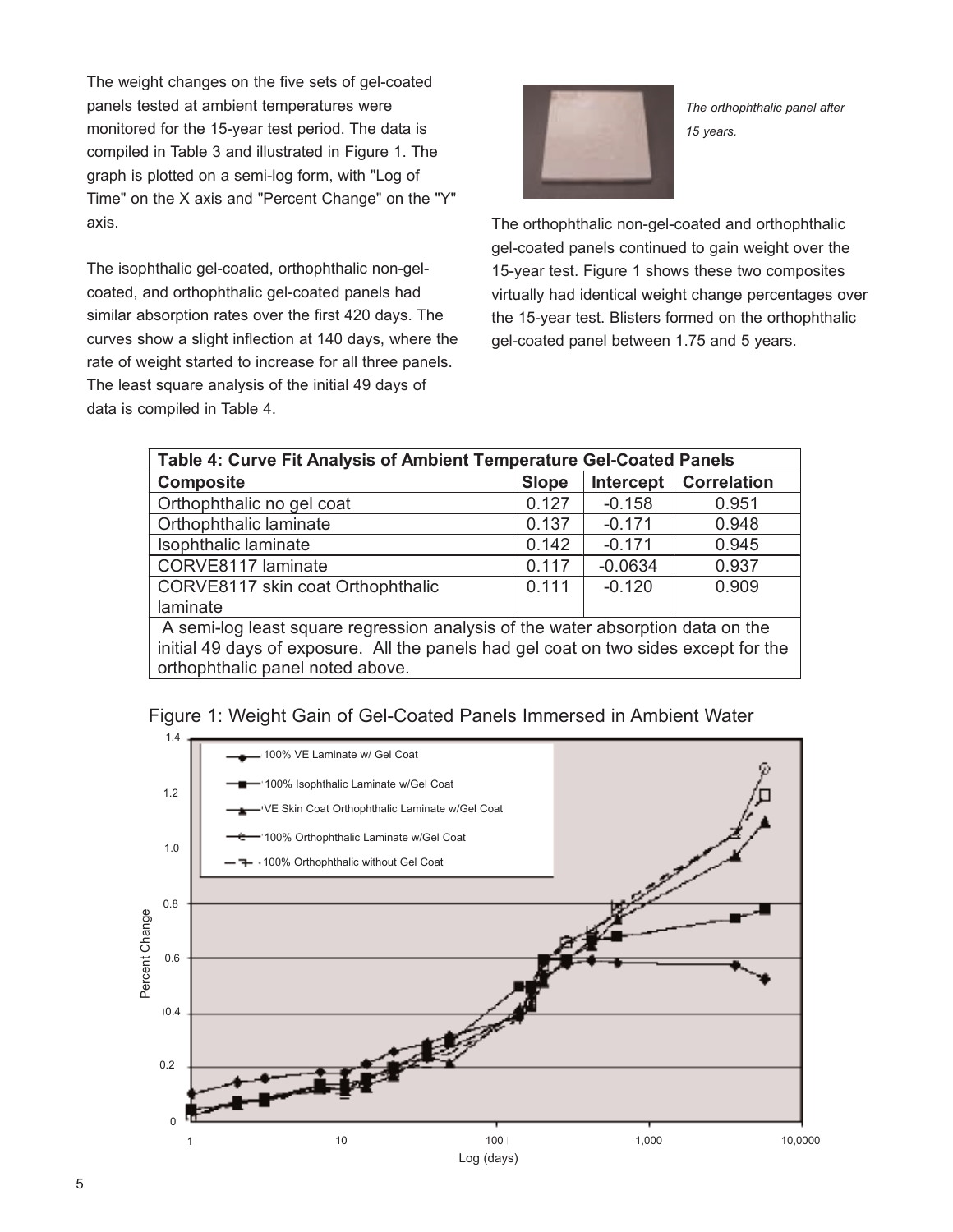The gel-coated isophthalic panel's weight gain started to diverge from the group between 203 and 273 days, when its rate of absorption slowed. Even though its rate of weight increase began decreasing, it still gained weight over the 15 years of testing. Blisters were not visible on this set of panels at the 5-year point but they were there at the 10-year observation.



*The gel-coated isophthalic, panel after 15 years*

The vinyl ester gel-coated composite had a faster initial water absorption compared to the other three panel constructions, which can be seen in the percent weight gain after one day. However, the other three panels surpassed the vinyl ester panel between 140 and 203 days in overall percent weight gain. The vinyl ester panel reached a plateau of 0.56% around day 203 and it maintained that level over the 15-year test period.

The orthophthalic gel-coated panel with a vinyl ester skin coat had a similar rate of weight increase as the isophthalic gel-coated, orthophthalic non-gel-coated and orthophthalic gel-coated panels over the first 420 days. The rate of weight increase for the isophthalic gel-coated panel compared to the orthophthalic

composites began to slow between 1.75 and 10 years.

The weight of the orthophthalic vinyl ester skin-coated panel continued to climb throughout the 15 years. However, this set of panels showed no signs of blisters at the end of the test period.

#### WEIGHT GAIN OF CASTINGS USING MODIFIED ASTM D 570

The modified ASTM D 570 water absorption study was run at 200°F (93°C) for 14 days. Weight change data collected from the resin castings is compiled on Table 5 and shown on Figure 2. The gel coat polymer (NPG-iso) data is shown there as well.

The vinyl ester castings started to plateau in two days.

The orthophthalic casting had more than a 2.5% gain after four days and then showed a weight loss on the seventh and fourteenth days. This means that the polymer is being broken down, solubilized, leached out of the composite and replaced with water.

The isophthalic casting continued to gain weight over the 14-day period.

The NPG gel coat castings reached their plateau between days four and seven.

| Table 5: Weight Gain Measured According to Modified ASTM D 570                                     |      |                             |                    |                         |  |
|----------------------------------------------------------------------------------------------------|------|-----------------------------|--------------------|-------------------------|--|
| <b>Time</b>                                                                                        |      | Vinyl Ester   Orthophthalic | <b>Isophthalic</b> | <b>Neopentyl Glycol</b> |  |
| (days)                                                                                             |      |                             |                    | <b>Isophthalic Acid</b> |  |
| 0.33                                                                                               | 0.66 | 1.25                        | 0.59               | 0.61                    |  |
| 0.66                                                                                               | 0.81 | 1.49                        | 1.01               | 1.05                    |  |
|                                                                                                    | 0.94 | 1.84                        | 1.19               | 1.25                    |  |
| $\overline{2}$                                                                                     | 1.21 | 2.26                        | 1.36               | 1.64                    |  |
| 4                                                                                                  | 1.24 | 2.73                        | 1.47               | 1.95                    |  |
| 7                                                                                                  | 1.27 | < 0                         | 1.75               | 2.05                    |  |
| 14                                                                                                 | 1.26 | < 0                         | 2.30               | 2.09                    |  |
| Percent weight gain at 200 $^{\circ}$ (93 $^{\circ}$ C) on 2 x 2 inch (5.1 x 5.1 cm) clear casting |      |                             |                    |                         |  |
| coupons.                                                                                           |      |                             |                    |                         |  |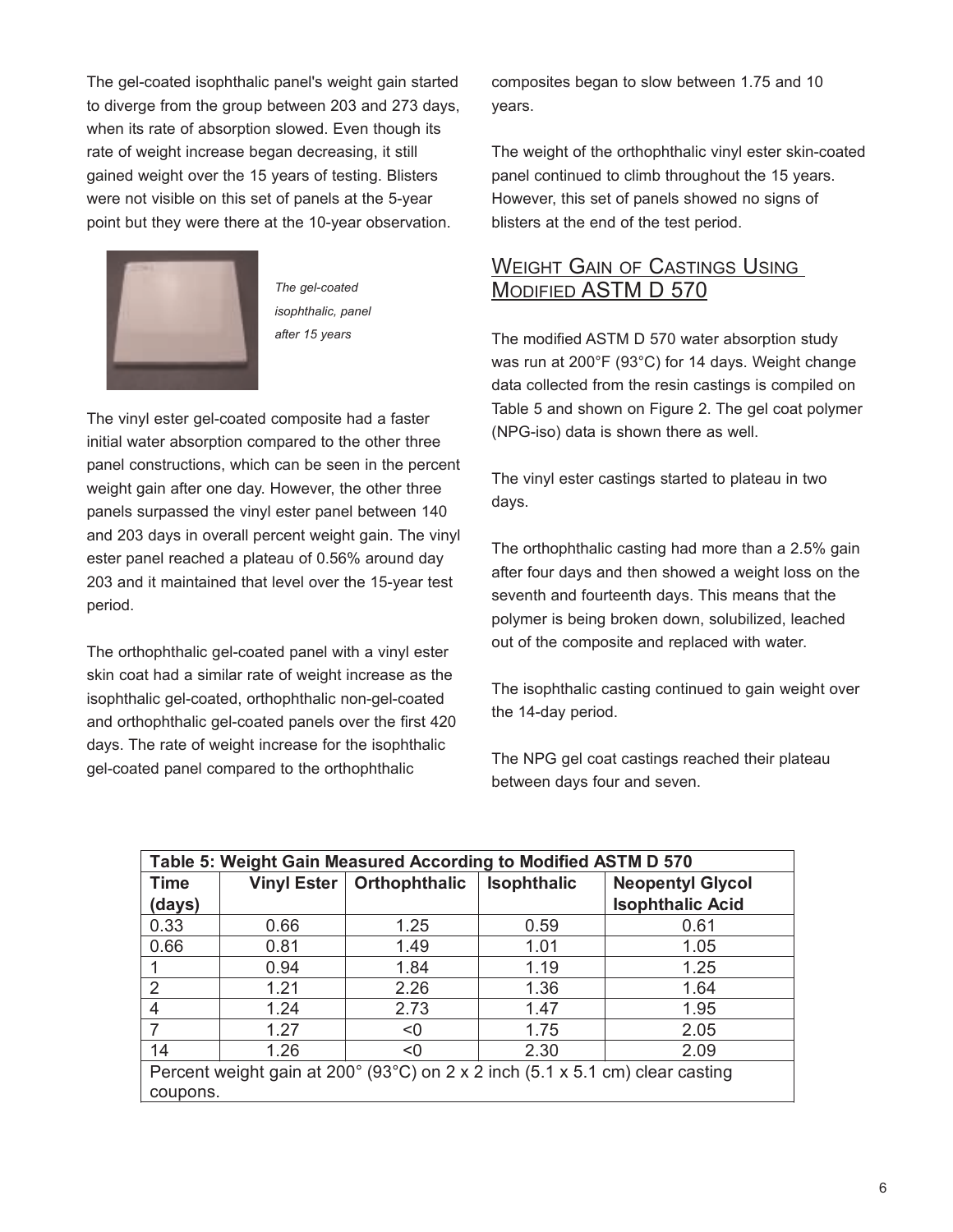#### MODIFIED ASTM D 570 ON VINYL ESTER CASTINGS ONLY

The modified ASTM D 570 water absorption was run at the three temperatures only on the clear castings of the vinyl ester. The least square analysis is compiled in Table 6 and plotted in Figure 3.

The initial rates of weight increase for the vinyl ester, at each temperature, were analyzed with a least square plot to determine the water absorption rate. The data was analyzed with a semi-log, least square regression of the ambient temperature data for the initial 49 days of exposure. The 150°F (65°C) analysis used the points from the initial 21 days. Finally, the 200°F (93°C) analysis used the data collected over the first two days. The least square correlation factors were excellent for all three sets: 0.965, 0.932 and 0.979 respectively. The plateau levels reported in Table 6 were determined based on the remaining points from each set.

The modified ASTM D 570 water absorption tests at room temperature showed the vinyl ester panels reached a plateau around 70 days and maintained that weight over the next 15 years. Analyzing the data from the first 70 days with a semi-log least square analysis shows a correlation factor of 0.965.

The ASTM D 570 water absorption for the coupons at 150ºF (65°C) plateau around 35-49 days and they maintained that weight gain for over the remaining 200 days. Analyzing the data for the first 21 days with a semi-log least square analysis shows a correlation factor of 0.932. The water absorption for the coupons at 200ºF (93°C) plateau at two days and they maintained that weight gain for at least 147 days. Analyzing the data from the first two days with a semi-log least square analysis shows a correlation factor of 0.979. Table 6 contains the data.



#### Figure 2: Casting Weight Gain at 200°F (93°C) of 4 Polymers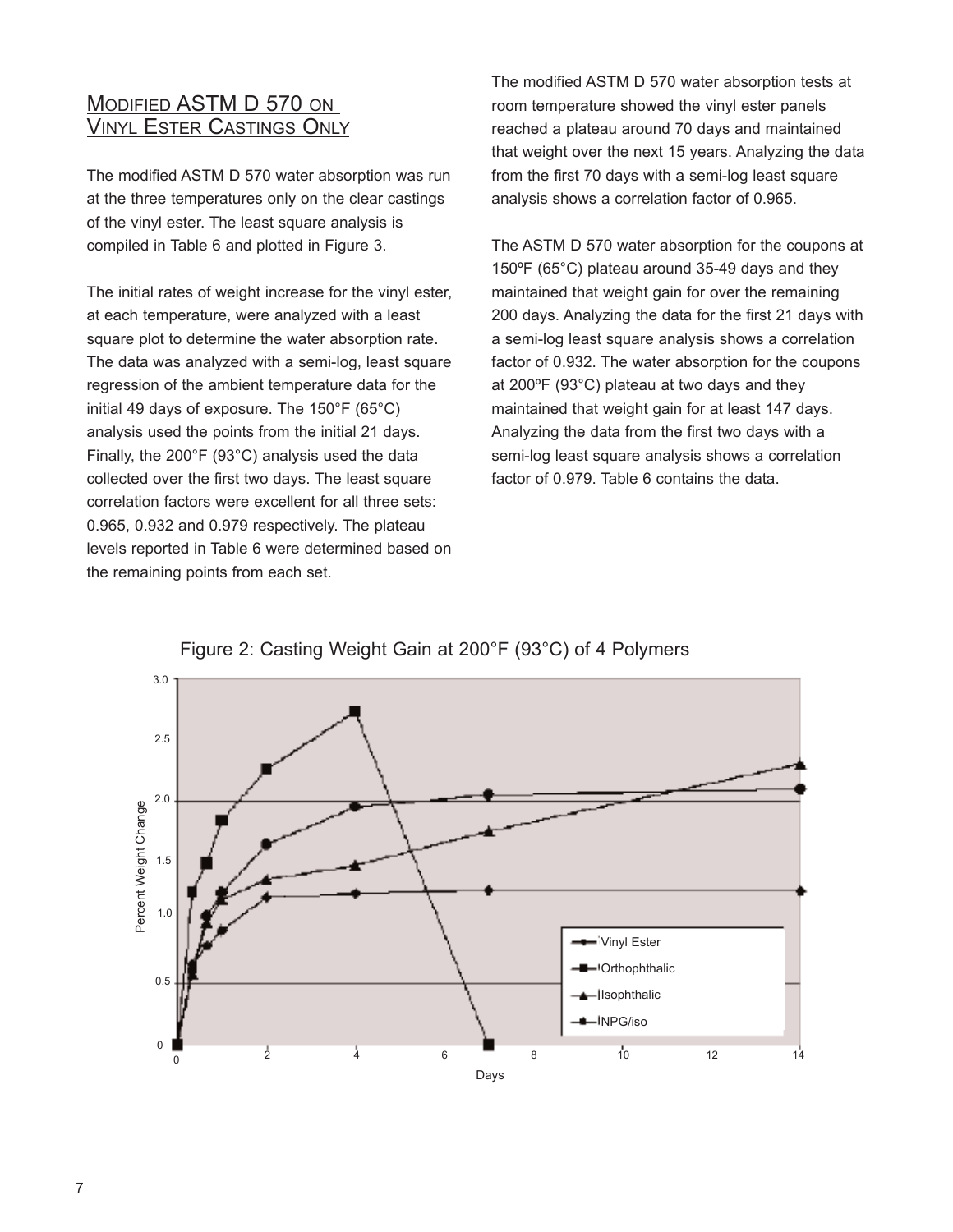| Table 6: Analysis of Vinyl Ester Water Immersion Data                                                                                                                |              |                  |                    |                |  |
|----------------------------------------------------------------------------------------------------------------------------------------------------------------------|--------------|------------------|--------------------|----------------|--|
| <b>Temperature</b>                                                                                                                                                   | <b>Slope</b> | <b>Intercept</b> | <b>Correlation</b> | <b>Plateau</b> |  |
| Ambient                                                                                                                                                              | 0.282        | $-0.219$         | 0.965              | 0.7792         |  |
| $150^{\circ}$ F (65 $^{\circ}$ C)                                                                                                                                    | 0.351        | 0.106            | 0.932              | 1.0185         |  |
| 200°F (93°C)                                                                                                                                                         | 0.710        | $-0.011$         | 0.979              | 1.2368         |  |
| A semi-log least square regression analysis of the ASTM 570 water absorption<br>data for the vinyl ester. The initial 49 days of exposure for the coupons exposed to |              |                  |                    |                |  |
| ambient temperatures were used for the least squares analysis. The initial 21 days                                                                                   |              |                  |                    |                |  |
| of exposure were used for the 150°F (65°C) least squares analysis. The initial two                                                                                   |              |                  |                    |                |  |
| days of exposure were used for the 200°F (93°C) least squares analysis. Reported                                                                                     |              |                  |                    |                |  |

plateau is an average of the day 70 to year 15 data.



Figure 3: Casting Weight Change for Vinyl Ester at 3 Temperatures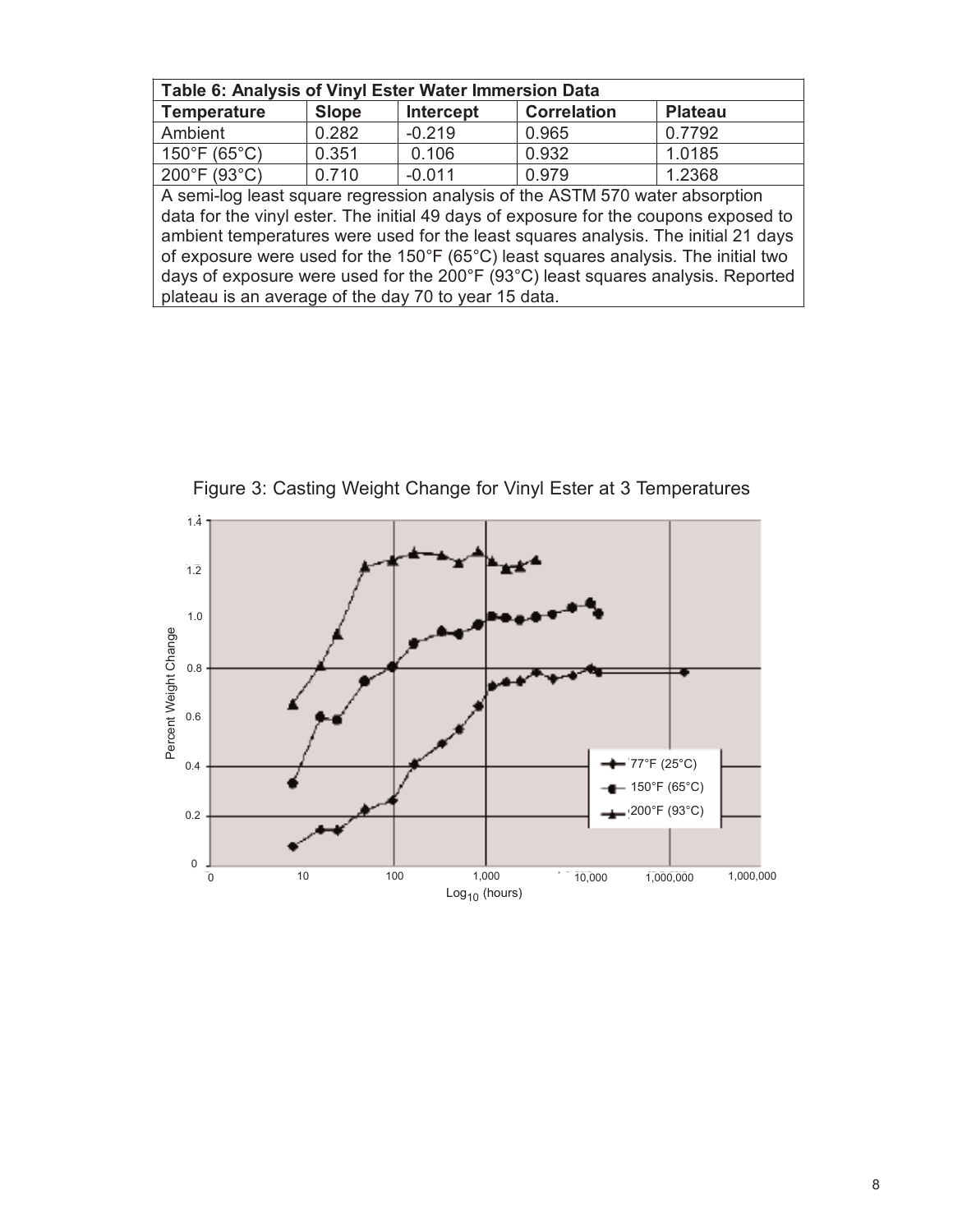# FOOTNOTES

1. Edwards, H. R., "Variables Influencing the Performance of a Gel Coated Laminate," 4th Annual Conference, SPI Reinforced Plastics/Composite Institute.

2. Crump, S. "A Study of Blister Formation in Gel Coated Laminates," 41st Annual Conference, SPI Reinforced Plastics/Composite Institute.

3. Adams, R. C. "Variables Influencing the Blister Resistance of Marine Laminates," 37th Annual Conference, SPI Reinforced Plastics/Composite Institute.

4. Hewitt, J. "Evaluation of the Factors that Influence the Blister Resistance of Boat Hulls and Methods Used to Test Them," Composites 2001.

5. Burrell, P., Herzog, D., McCabe, T. "A Study of Permeation Barriers to Prevent Blisters in Marine Composites and a Novel Technique for Evaluating Blister Formation," 42nd Annual Conference, SPI Reinforced Plastics/Composite Institute.

## **REFERENCE**

This work is based on the original technical paper of the same title, published in 2002, by David J. Herzog and Paul P. Burrell, on behalf of Interplastic Corporation. It is available from the American Composites Manufacturing Association (ACMA).